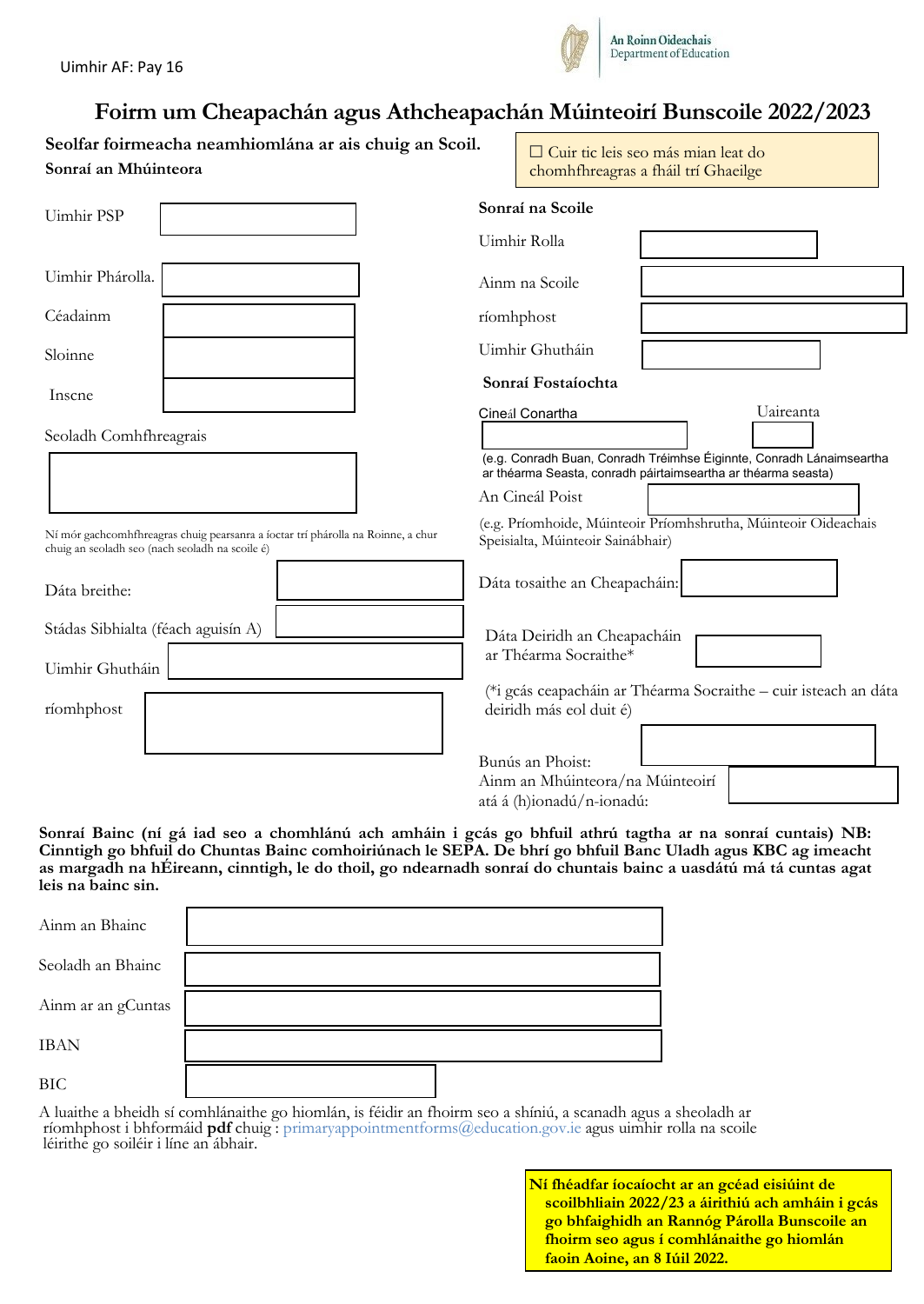# **Sonraí faoi Chlárúchán leis an gComhairle Mhúinteoireachta**

☐ Cuir tic sa bhosca chun a dheimhniú go bhfuil tú cláraithe leis an gComhairle Mhúinteoireachta faoi láthair chun críche teagasc Bunscoile de réir chiorcláin 31/2011, 25/2013 agus 52/2013.

Uimh. Chlárúcháin leis an gComhairle Mhúinteoireachta: \_

### **Mura bhfuil tú cláraithe leis an gComhairle, ní féidir tú a cheapadh agus níor cheart duit an Fhoirm seo a chomhlánú**

**Tabhair faoi deara:** Tá sé de fhreagracht ar an múinteoir a chinntiú go mbíonn a c(h)lárúchán leis an gComhairle Mhúinteoireachta in ord, go ndéantar é a athnuachan in am agus go gcoinnítear é cothrom le dáta. **Ní féidir** íocaíocht a dhéanamh le múinteoir i leith aon tréimhse nach bhfuil sé/sí cláraithe don teagasc Bunscoile inti nó i gcásanna inar lig sé/sí dá gclárúchán dul i léig. Tá sé de fhreagracht ar an scoil a dheimhniú go bhfuil an ceapaí atá beartaithe cláraithe leis an gComhairle Mhúinteoireachta faoi láthair.

# **Grinnfhiosrúchán an Gharda Síochána**

Oibleagáidí grinnfhiosrúcháin reachtúil faoi na hAchtanna um an mBiúró Náisiúnta Grinnfhiosrúcháin (Leanaí agus Daoine Soghonta), 2012 go 2016, agus faoi Chiorclán 31/2016.

### **Ní mór an chuid seo a chomhlánú.**

Tabhair faoi deara: Tá múinteoirí atá á (n)ath-imlonnú faoi réir cheanglais an Achta um an mBiúró Náisiúnta *Grinnfhiosrúcháin (Leanaí agus Daoine Soghonta*), 2012, **agus** chiorclán 31/2016

 $\Box$  Cuir tic sa bhosca chun a léiriú gur chomhlíon an t-údarás scoile na hoibleagáidí grinnfhiosrúcháin reachtúil atá air faoi na hAchtanna um an mBiúró Náisiúnta Grinnfhiosrúcháin (Leanaí agus Daoine Soghonta), 2012 go 2016, **agus** na ceanglais atá ann i ndáil leis an gceapachán seo atá beartaithe.

Mura gcomhlíontar an ceanglas seo, ní bheidh an ceapaí atá beartaithe incháilithe dá c(h)eapadh. **Níor cheart** an fhoirm cheapacháin a chur isteach. Ba cheart don údarás scoile a thabhairt faoi deara gur cion coiriúil é mainneachtain oibleagáid ghrinnfhiosrúcháin faoi na hAchtanna um an mBiúró Náisiúnta Grinnfhiosrúcháin (Leanaí agus Daoine)

# Dea-shláinte chun múinteoireacha

☐ Cuir tic chun a léiriú go bhfuair tú an 'Tuarascáil Measúnaithe um Dea-shláinte le haghaidh Fostaíochta' ón gceapaí atábeartaithe g lena ndeimhnítear dea-shláinte chun múinteoireachta, i gcomhréir leis an Lámhleabhar um Nósanna ImeachtaFostóirí na Seirbhíse g Sláinte Ceirde.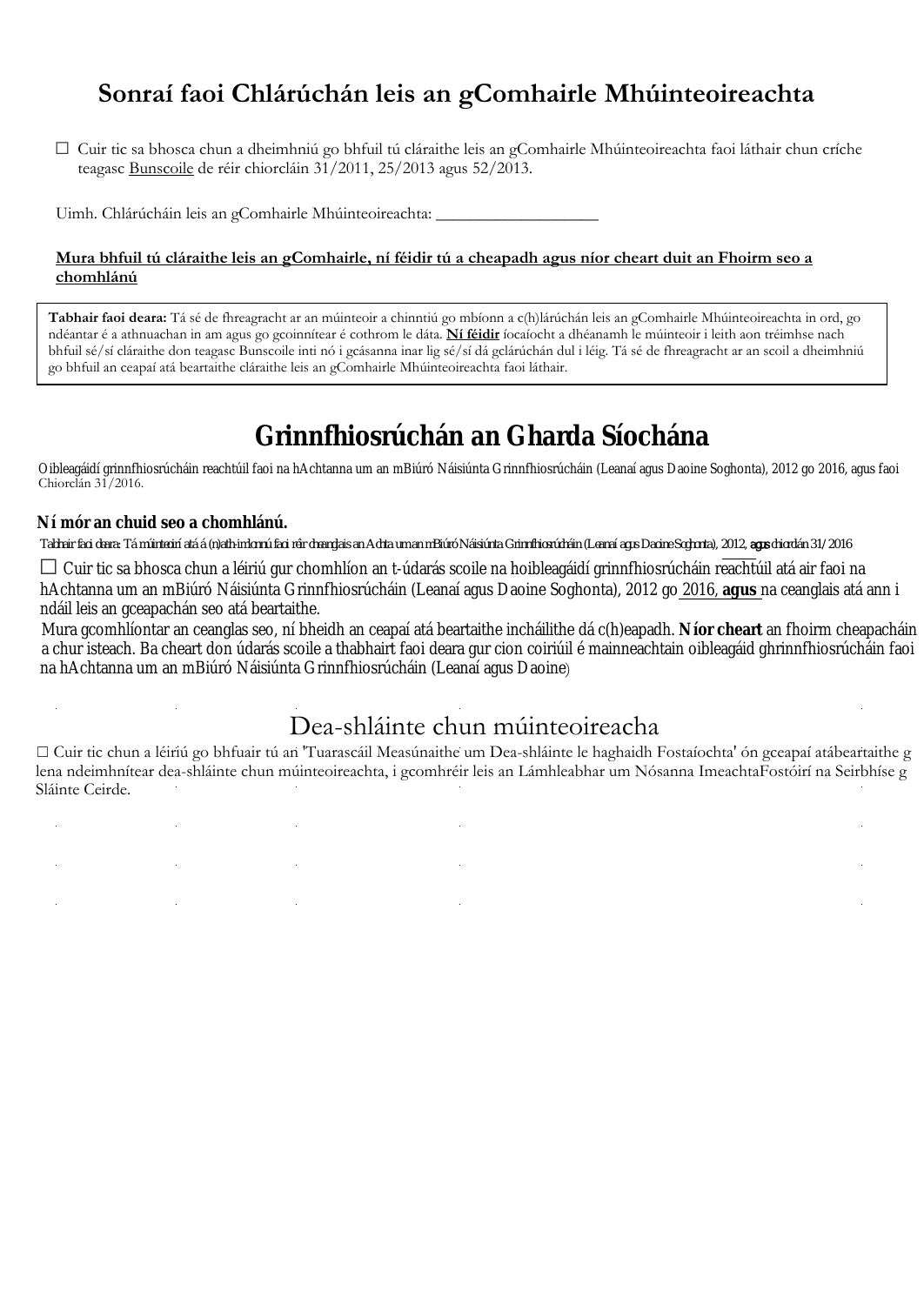# **Oiriúnacht Leighis le Dul i mBun Teagaisc**

Tá na coinníollacha agus na nósanna imeachta a bhaineann leis na scéimeanna pá sochar breoiteachta is infheidhme maidir le múinteoirí Bunscoile a oibriú léite agam agus tuigim iad. Ag brath ar na híocaíochtaí ÁSPC a dhéanaim, is eol dom go bhféadfadh go mbeinn i dteideal íocaíochta ón Roinn Coimirce Sóisialaí i ndáil leis na scéimeanna sin. Admhaím gur faoi réir na gcoinníollacha seo a leanas a bheidh íocaíocht ón Roinn Oideachaisle linn neamhláithreachta ar shaoire bhreoiteachta:

- (a) go ndéanfaidh mé na héilimh is gá ar shochar árachais shóisialta chuig an Roinn Coimirce Sóisialaí laistigh de na teorainneacha ama atá riachtanach agus go gcomhlíonfaidh mé, a fheabhas agus is féidir liom, cibé ceanglas a leagfaidh an Roinn sin síos mar choinníoll le sochar a éileamh
- (b) go n-aontaím le haon leasuithe ar íocaíocht na scéime Sochar Breoiteachta a fhéadfaidh an Roinn Oideachaisa thabhairt isteach sa todhchaí.

Admhaím, freisin, gur féidir íocaíochtaí ar bith atá dlite dom ón Roinn Coimirce Sóisialaí i leith neamhláithreachtaí den sórt sin de réir na socruithe reatha a aisghabháil trí iad a asbhaint ó mo thuarastal sa chás go dteipeann orm na coinníollacha thuasluaite a chomhlíonadh.

\_\_\_\_\_\_\_\_\_\_\_\_\_\_\_\_\_\_\_\_\_\_\_\_\_\_\_\_\_\_\_\_\_\_\_\_ \_\_\_\_\_\_\_\_\_\_\_\_\_\_\_\_\_\_\_\_\_\_\_\_\_\_

Dá réir sin, chun a chinntiú go gcomhlíonfar an gealltanas thuas agus na rialacháin saoire bhreoiteachta, glacaim leis go bhféadfadh go mbeadh ar an Roinn Oideachais teagmháil dhíreach a dhéanamh leis an Roinn Coimirce Sóisialaí chun a fháil amach cé na híocaíochtaí a rinneadh liom agus cén uair a rinneadh iad agus chun méid agus fad na n-íocaíochtaí sin a fháil amach. Tugaim údarás don Roinn Oideachais leis seo fiosrúcháin den sórt sin a dhéanamh. Tuigim nach mbainfear leas as faisnéis ar bith a fhaightear ón Roinn Coimirce Sóisialaí ach amháin chun na críocha thuasluaite amháin agus nach nochtfar do dhuine neamhúdaraithe ar bith í.

Sínithe (Múinteoir) Uimh. PSP

\_\_\_\_\_\_\_\_\_\_\_\_\_\_\_\_\_\_\_\_\_\_\_\_

Dáta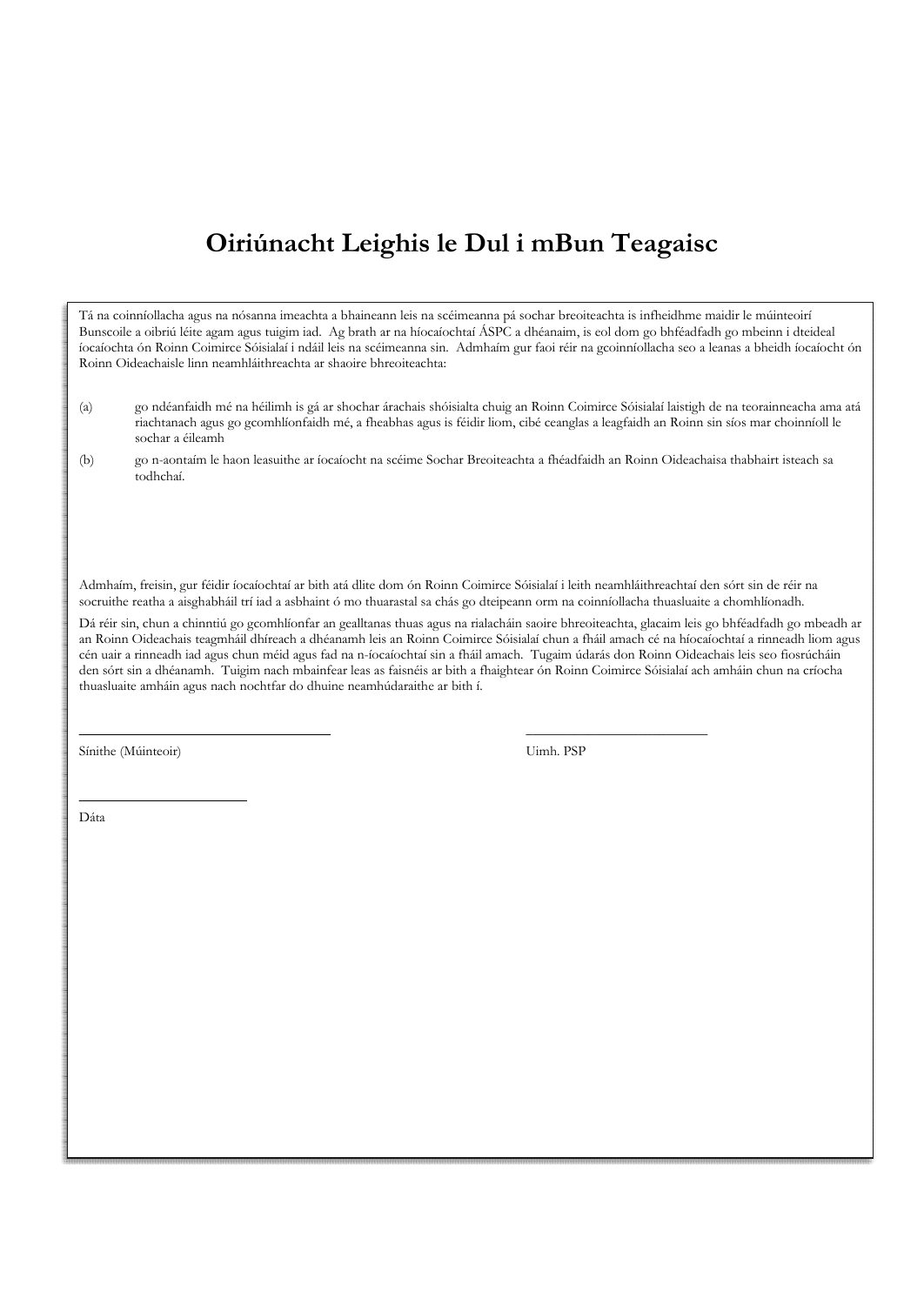#### **Seicliosta agus Dearbhú an Mhúinteora**

Deimhním an méid seo a leanas i gcás gach ceann díobh seo a leanas:

- 1. Dearbhaím, a bhfuil m'ainm thíos, go bhfuil an fhaisnéis atá taifeadta sa doiciméad seo fíor, cruinn agus iomlán. Tuigim go bhfuilim freagrach as cruinneas na faisnéise agus go mbeidh mé i mbaol an ceapachán a chailleadh má cheilim faisnéis ar bith go toiliúil.
- 2. Táim cláraithe leis an gComhairle Mhúinteoireachta faoi láthair agus leanfaidh mé orm leis an gclárúchán leis an gComhairle Mhúinteoireachta a athnuachan le linn mo cheapacháin. Tá sé aontaithe agam sonraí maidir le mo chuid cáilíochtaí a chur ar fáil don Roinn Oideachais .
- 3. Tuigim go gcuirtear ceangal orm le halt 30 den Acht um Chomhairle Mhúinteoireachta, 2001, mo chlárúchán leis an gComhairle Mhúinteoireachta a choinneáil cothrom le dáta ionas go n-íocfaidh an Roinn Oideachais tuarastal liom de réir Chiorclán 0052/2013.
- 4. Tá mo chonradh fostaíochta faighte, léite agus sínithe agam agus aontaím go gcomhlíonfaidh mé téarmaí an chonartha sin.
- 5. Tá an féindearbhú comhlánaithe agam mar is cuí de réir mhír 4 de Chiorclán 07/2013 dar teideal An Scéim Pinsin Seirbhíse Poiblí Aonair do Mhúinteoirí agus do Chúntóirí Riachtanas Speisialta fostaithe i mBunscoileanna, Meánscoileanna, Scoileanna Pobail agus Scoileanna Cuimsitheacha.
- 6. Ón dáta a shínigh mé an dearbhú reachtúil leis seo, dearbhaím don údarás scoile nach bhfuil aon ghné ar bith de m'iompraíocht, de mo charachtar ná de mo chúlra pearsanta, a mhéid is eol dom agus is a chreidim, a rachadh chun dochair, ó thaobh cosaint leanaí de, don phost muiníne a bheadh agam i ndáil le leanaí nó le daoine soghonta de bhua mé a cheapadh chun post teagaisc sa scoil seo.
- 7. Geallaim freisin go dtabharfaidh mé fógra don údarás scoile thuasluaite faoi aon athruithe ar an staid thuasluaite a rachadh chun dochair do m'oiriúnachta, ó thaobh cosaint leanaí de, d'fhostaíocht leanúnach leis an údarás scoile ná d'aon fhostaíocht ina dhiaidh sin leis an údarás scoile.
- 8. Admhaím agus tuigim gur sárú ar mo chonradh fostaíochta agus go bhféadfadh gurbh fhoras le dífhostú láithreach a bheadh in aon fhaisnéis bhréagach nó mhíthreorach maidir le m'iompraíocht, le mo charachtar nó le mo chúlra pearsanta nó in aon mhainneachtain ar mo thaobh féin fógra a thabhairt don údarás scoile faoi aon athruithe ábhartha a rachadh chun dochair do m'oiriúnachta, ó thaobh cosaint leanaí de, don phost.
- 9. Is eol dom nach gceanglaítear orm faoi láthair, agus nach gceanglófar orm sa todhchaí, sonraí faoi aon chiontuithe a mheastar a bheith spíonta faoin Acht um Cheartas Coiriúil (Ciontuithe Spíonta agus Nochtadh Áirithe), 2016, a nochtadh d'údarás scoile agus, de réir alt 10 den Acht sin, nach bhfuil feidhm aige sin i gcás ciontú ar bith i leith cionta atá sonraithe i gCuid 1 nó 2 de Sceideal 1 leis an Acht sin nó ina leith siúd atá sonraithe i Sceideal 3 de na hAchtanna um an mBiúró Náisiúnta Grinnfhiosrúcháin (Leanaí agus Daoine Soghonta), 2012 go 2016.
- 10. De réir cheanglais Chiorclán 0031/2016 maidir le Grinnfhiosrúchán an Gharda Síochána, deimhním go bhfuil an dearbhú reachtúil maidir le cosaint leanaí curtha ar fáil agam don údarás scoile, ar dearbhú é a rinneadh le linn na bliana féilire seo nó le linn na bliana féilire seo caite.
- 11. Déanfaidh mé aon airgead nach bhfuil iníoctha i gceart liom a aisíoc leis an Aire Oideachais agus Scileanna. Aontaím go gcloífidh mé le Beartas Ró-Íocaíochtaí na Roinne ina leith sin, faoi mar atá leagtha amach i gCiorclán 84/2015.
- 12. Tuigim na coinníollacha agus na nósanna imeachta a bhaineann le scéimeanna pá máithreachais/uchtála a oibriú. Féach an Leabhar Gréasáin Téarmaí agus Coinníollacha.
- 13. Tá an Nóta Faisnéise do Mhúinteoirí Bunscoile léite agam.

 $\overline{\phantom{a}}$  ,  $\overline{\phantom{a}}$  ,  $\overline{\phantom{a}}$  ,  $\overline{\phantom{a}}$  ,  $\overline{\phantom{a}}$  ,  $\overline{\phantom{a}}$  ,  $\overline{\phantom{a}}$  ,  $\overline{\phantom{a}}$  ,  $\overline{\phantom{a}}$  ,  $\overline{\phantom{a}}$  ,  $\overline{\phantom{a}}$  ,  $\overline{\phantom{a}}$  ,  $\overline{\phantom{a}}$  ,  $\overline{\phantom{a}}$  ,  $\overline{\phantom{a}}$  ,  $\overline{\phantom{a}}$ 

- 14. Tá an fhoirm sainordaithe, an Fhoirm Údaraithe (íocaíochtaí sochar breoiteachta) sínithe agam.
- 15. Tuigim go bhféadfadh go dtógfadh sé 8 seachtaine sula n-íocfar liom tar éis na doiciméid ábhartha uile a bheith faighte sa Roinn. Tá sé sin amhlaidh mar gheall ar chur i gcrích an phróisis phárolla. Mar sin, má sheoltar an doiciméad seo ar ais mar gheall go bhfuil sí neamhiomlán, ní íocfar tuarastal liom go dtí go mbeidh foirm atá comhlánaithe ina hiomláine faighte agus próiseáilte ag an Roinn.
- 16. Dearbhaím go lorgóidh mé cead ó m'fhostóir sula nglacfaidh mé páirt in aon obair sheachtrach agus nach gcuirfidh aon obair sheachtrach den sórt sin isteach ar chomhlíonadh mo chuid dualgas agus freagrachtaí i leith na scoile.

#### Múinteoir

Dáta

#### **Seicliosta agus Dearbhú an Phríomhoide/an Chathaoirligh**

Deimhním an méid seo a leanas i gcás gach ceann díobh seo a leanas:

- 1. Tá na codanna ábhartha uile den doiciméad seo comhlánaithe agus is fíor agus cruinn atá na sonraí atá ann
- 2. Tá conradh scríofa fostaíochta sínithe ag an dá pháirtí, tá an conradh sin á choinneáil sa scoil seo agus tá cóip ag an múinteoir de.
- 3. Glacaim leis go bhfuil sé de fhreagracht ar an údarás scoile a chinntiú go bhfuil an fhoirm seo comhlánaithe i gceart chun gur féidir tuarastal agus liúntais, nuair is infheidhme, a íoc leis an gceapaí.
- 4. Tá sé deimhnithe agam leis an gceapaí atá beartaithe go bhfuil sé/sí cláraithe leis an gComhairle Mhúinteoireachta faoi láthair.
- 5. Maidir le conarthaí nua ar théarma seasta aon bhliana atá á dtairiscint don scoilbhliain 2022/2023, nó maidir le conradh nua tréimhse éiginnte atá á thairiscint, deimhním gur comhlíonadh téarmaí Chiorclán 0023/2015.
- 6. Tá teistiméireachtaí fostaíochta seiceáilte agam leis an mbeirt fhostóirí is déanaí agus tá an stair fostaíochta is déanaí deimhnithe agam leo freisin.
- 7. Tá deimhniú oiriúnachta le dul i mbun teagaisc faighte agam ón tSeirbhís Sláinte Saothair i ndáil leis an gceapaí atá beartaithe.
- 8. Deimhním go bhfuil cáilíochtaí atá oiriúnach do chuspóir an phoist ag an gceapaí don phost dá bhfuil sé/sí beartaithe agus go gcomhlíonann sé/sí na critéir don phost sin (Féach Ciorclán 31/2011, Ciorclán 25/2013 agus Ciorclán 52/2013).
- 9. Deimhním go bhfuil ceanglais na nAchtanna um an mBiúró Náisiúnta Grinnfhiosrúcháin (Leanaí agus Daoine Soghonta), 2012 go 2016, agus Chiorclán 0031/2016 maidir le Grinnfhiosrúchán an Gharda Síochána comhlíonta ag an gceapaí atá beartaithe.
- 10. Deimhním go bhfuil an ceapachán seo ag teacht le téarmaí Chiorclán 0019/2021: Socruithe Foirne i mBunscoileanna don scoilbhliain 2022/2023.
- 11. Tháinig mé ar an eolas faoin bhfolúntas teagaisc an:
- 12. An dtógtar an Múinteoir ón bPainéal: Tá / Níl **\_\_\_\_\_\_\_\_\_\_**
- 13. Má tá, luaigh an Painéal le do thoil: **\_\_\_\_\_\_\_\_\_\_\_\_\_\_\_\_\_\_\_\_\_\_\_\_**

**\_\_\_\_\_\_\_\_\_\_\_\_\_\_\_\_\_**

- 14. Cuireadh an t-oibreoir painéil ábhartha (e.g. rúnaí deoise) nó an Roinn, i gcás nach bhfuil aon phainéal i bhfeidhm, ar an eolas faoin bhfolúntas seo an: **\_\_\_\_\_\_\_\_\_\_\_\_**
- 15. Murar ceapadh múinteoir buan nó múinteoir a bhfuil conradh tréimhse éiginnte aige/aici ó phainéal ath-imlonnaithe chun an folúntas a líonadh, mínigh cén fáth:

\_\_\_\_\_\_\_\_\_\_\_\_\_\_\_\_\_\_\_\_\_\_\_\_\_\_\_\_\_\_\_\_\_\_\_\_\_\_\_\_\_\_\_\_\_\_\_\_\_\_\_\_\_\_\_\_ \_\_\_\_\_\_\_\_\_\_\_\_\_\_\_\_\_\_\_\_\_\_\_\_\_\_\_\_\_\_\_\_\_\_\_\_\_\_\_\_\_\_\_\_\_\_\_\_\_\_\_\_\_\_\_\_

\_\_\_\_\_\_\_\_\_\_\_\_\_\_\_\_\_\_\_\_\_\_\_\_\_\_\_\_\_\_\_\_\_\_\_\_\_\_\_\_ Príomhoide/ Bainisteoir/Cathaoirleach na Scoile:

Dáta:

I gcás go bhfuil Príomhoide á cheapadh, déan cinnte de go mbeidh an fhoirm sínithe ag an múinteoir lena mbaineann agus ag an gCathaoirleach araon.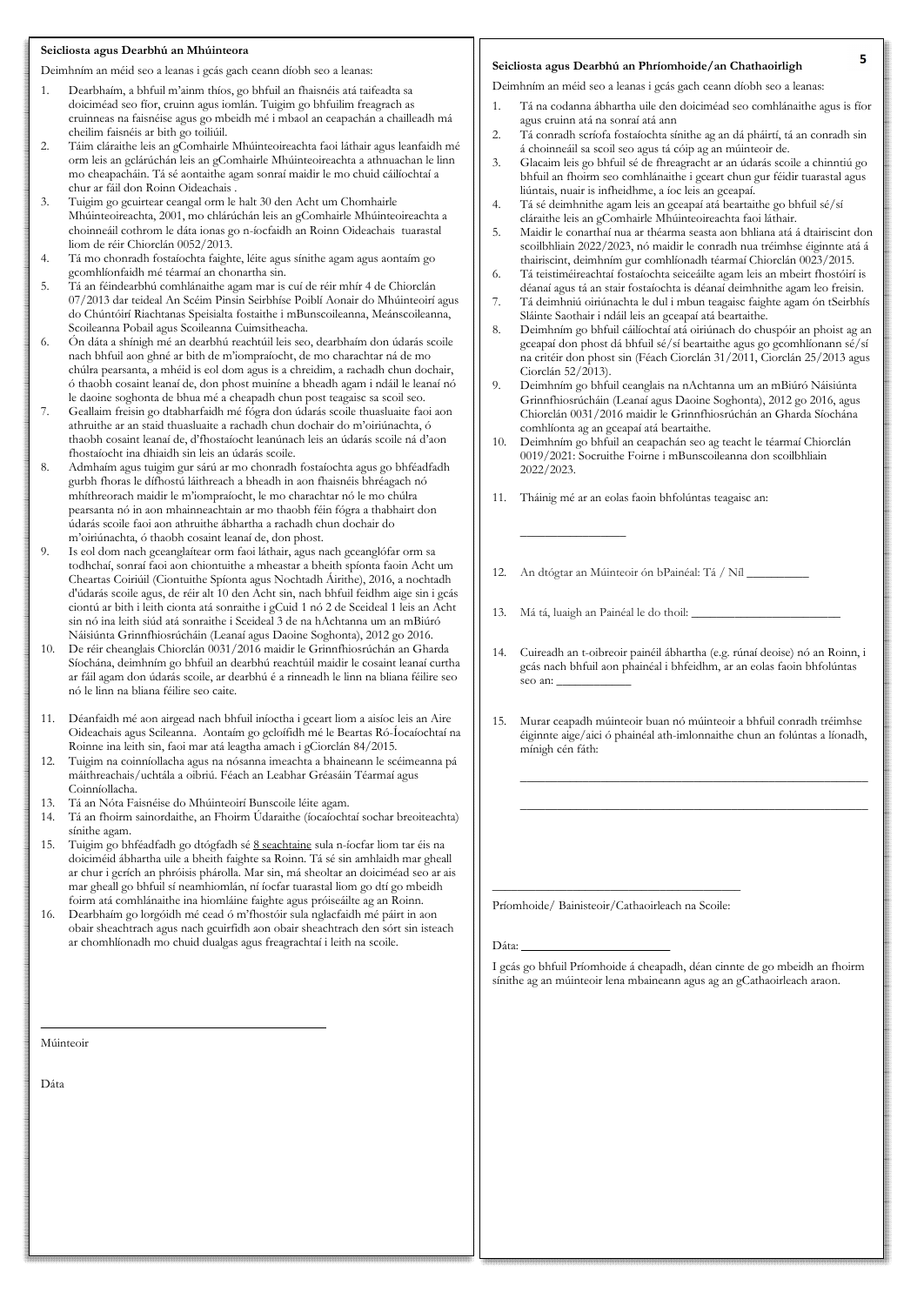### **Ráiteas Príobháideachta maidir le Cosaint Sonraí**

Is é an **príomhchuspóir** dá dteastaíonn na sonraí pearsanta arna soláthar agatsa ón Roinn ná chun tuarastal a íoc. Tá siad riachtanach freisin chun pinsean a íoc nuair a théann tú ar scor. Féadfar na sonraí pearsanta a chuirtear ar fáil a mhalartú le do scoil i leith do cheapacháin mar a éilítear le do chonradh; leis an gComhairle Mhúinteoireachta, nuair is cuí, i leith stádas do chlárúcháin, leis na Coimisinéirí Ioncaim, an Roinn Coimirce Sóisialaí, an Roinn Caiteachais Phoiblí agus Athchóirithe de réir mar a éilítear leis an dlí; agus le comhlachtaí ar bith eile a bhfuil treoir tugtha agat dóibh chun a shocrú go ndéanfaí asbhaintí saorálacha ó do phá.

Chomh maith le sonraí pearsanta a bhailiú ar mhaithe le próiseáil an phárolla, d'fhéadfaí roinnt sonraí pearsanta a chuireann Príomhoidí agus Phríomhoidí Tánaisteacha nuacheaptha ar fáil a roinnt leis na Seirbhísí Tacaíochta um Oideachas Múinteoirí atá maoinithe ag an Roinn ar mhaithe le pleanáil a dhéanamh agus tacaíochtaí Forbartha Gairmiúla Leanúnaí a chur ar fáil do Phríomhoidí agus do Phríomhoidí Tánaisteacha.

Is féidir teacht ar an bhfógra príobháideachta ina bhfuil breac-chuntas ar eolas breise maidir leis an bhfoirm seo ag: [https://www.gov.ie/en/collection/general-data-protection](http://www.gov.ie/en/collection/general-data-protection-regulation-gdpr-privacy-notices/)[regulation-gdpr-privacy-notices/](http://www.gov.ie/en/collection/general-data-protection-regulation-gdpr-privacy-notices/)

Tá sonraí iomlána faoi bheartas na Roinne maidir le cosaint sonraí ina leagtar amach an bealach a mbainfimid úsáid as do shonraí pearsanta nó as sonraí pearsanta do linbh chomh maith le heolas faoi do chearta mar dhuine is ábhar do shonraí ar fáil ag:

[https://www.gov.ie/en/organisation-information/data-protection/](http://www.gov.ie/en/organisation-information/data-protection/)

Tá cóip chrua den bheartas sin agus den fhógra príobháideachta ar fáil freisin ar iarratas ón seoladh thíos.

### **Féadfar na foirmeacha chomhlánaithe a sheoladh ar ríomhphost i bhformáid pdf chuig [primaryappointmentforms@education.gov.ie](mailto:primaryappointmentforms@education.gov.ie) agus uimhir rolla na scoile á cur i líne an ábhair sa ríomhphost agat**

Ina ionad sin, féadfar foirmeacha a sheoladh ar ais chuig an seoladh seo a leanas agus an Uimhir Rolla á cur ar an taobh amuigh den chlúdach litreach agat.

An Rannóg Párolla Bunmhúinteoirí, An Roinn Oideachais, Cor na Madadh Baile Átha Luain, Contae na hIarmhí, N37 X659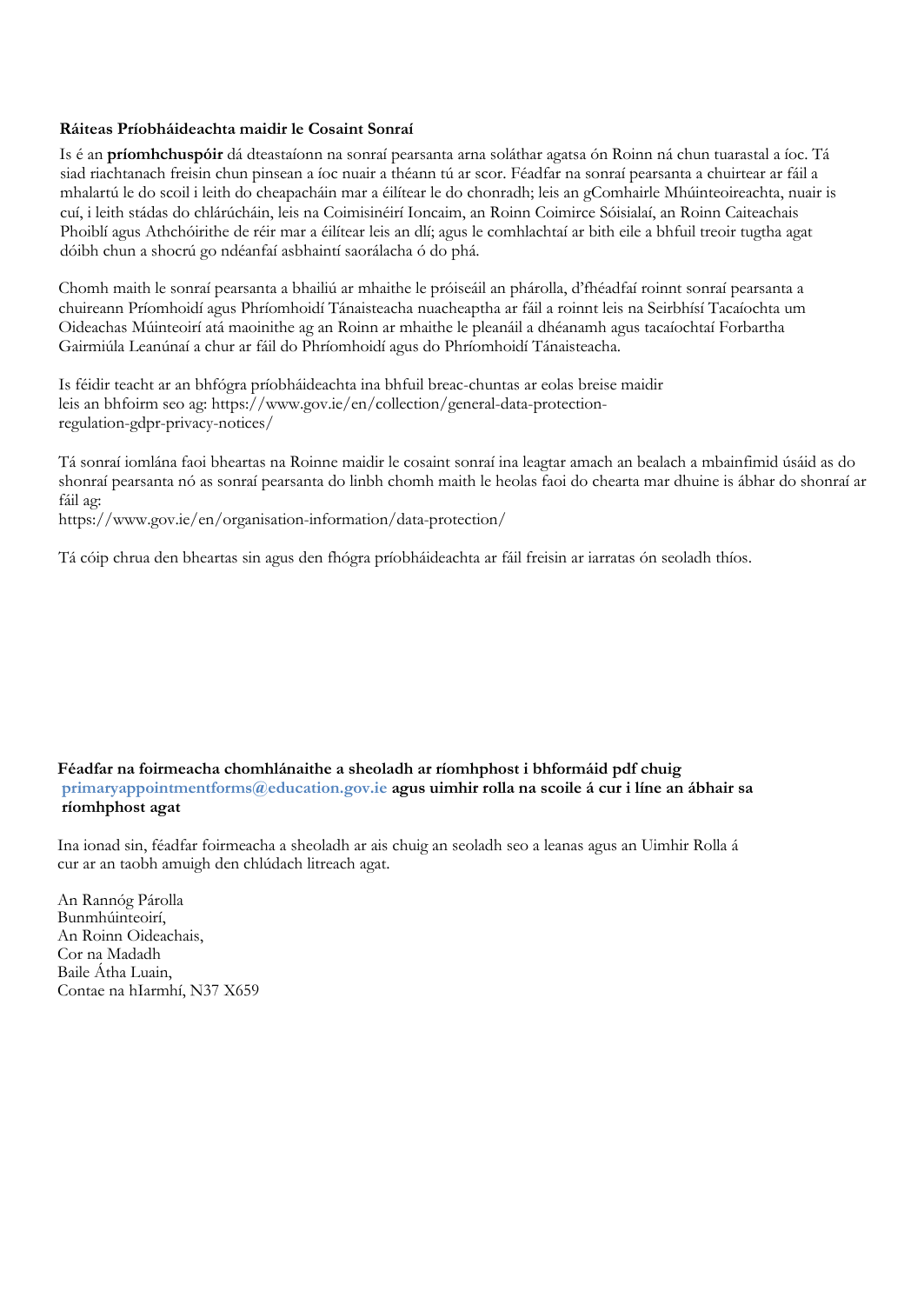## **Dearbhú faoin Acht (Scéim Aonair)**

| An bhfuil tú fostaithe san earnáil phoiblí in Éirinn faoi láthair?<br>(Seachas mar mhúinteoir Bunscoile)                                                      | Tá |                            | Níl                       |  |
|---------------------------------------------------------------------------------------------------------------------------------------------------------------|----|----------------------------|---------------------------|--|
| An raibh seirbhís agat san earnáil phoiblí in Éireann roimhe seo?<br>(Seachas mar mhúinteoir Bunscoile)                                                       |    | Bhí $\Box$ Ní raibh $\Box$ |                           |  |
| An bhfuil pinsean seirbhíse poiblí á fháil agat faoi<br>láthair? (lena n-áirítear pinsean múinteora bunscoile)                                                | Tá | $\mathbf{1}$               | $\mathbf{N}$ $\mathbf{1}$ |  |
| An bhfuil tú i dteideal sochar pinsin seirbhíse poiblí sa todhchaí?<br>(Seachas pinsean sa todhchaí ó Mhúinteoireacht Bunscoile agus/nó pinsean<br>seanaoise) |    | $T\acute{a}$ Níl $\Box$    |                           |  |

Má thug tú an freagra **"Tá"** ar cheann ar bith de na ceisteanna thuas léigh an nóta treorach thíos agus comhlánaigh agus sínigh an Dearbhú faoin Acht (Scéim Aonair).

Má thug tú an freagra "**Níl**" ar gach ceann de na ceisteanna thuas **ní gá** duit an Dearbhú a chomhlánú.

## **Nóta Treorach le haghaidh an Dearbhú a chomhlánú faoin Acht (Scéim Aonair)**

Má bhí tú fostaithe san earnáil phoiblí in Éirinn roimhe seo, comhlánaigh Cuid 1, "Stair Ghairme" ar an bhfoirm Dhearbhaithe don Acht (Scéim Aonair) iniata. (D'fhéadfadh FSS, BOO, Státseirbhís etc a bheith san áireamh i Seirbhís san Earnáil Phoiblí. Ní gá sonraí maidir le fostaíocht mar Mhúinteoir Bunscoile roimhe seo a thabhairt).

Má tá luach saothair (pá) ar bith á fháil agat ó aon Chomhlacht Seirbhíse Poiblí eile Comhlánaigh Cuid 2 "Luach Saothair /Pá" ar an bhfoirm Dhearbhaithe iniata.

Má tá Sochar Pinsin á fháil agat, nó má tá tú i dteideal ceann a fháil ón Roinn Oideachais, nó ó Chomhlacht Seirbhíse Poiblí ar bith eile, comhlánaigh Cuid 3 "Sochar Pinsin" ar an bhFoirm Dhearbhaithe iniata.

**Ba cheart an fhoirm Dhearbhaithe a bheith sínithe agus dátaithe agus ba cheart UPSP a bheith luaite uirthi**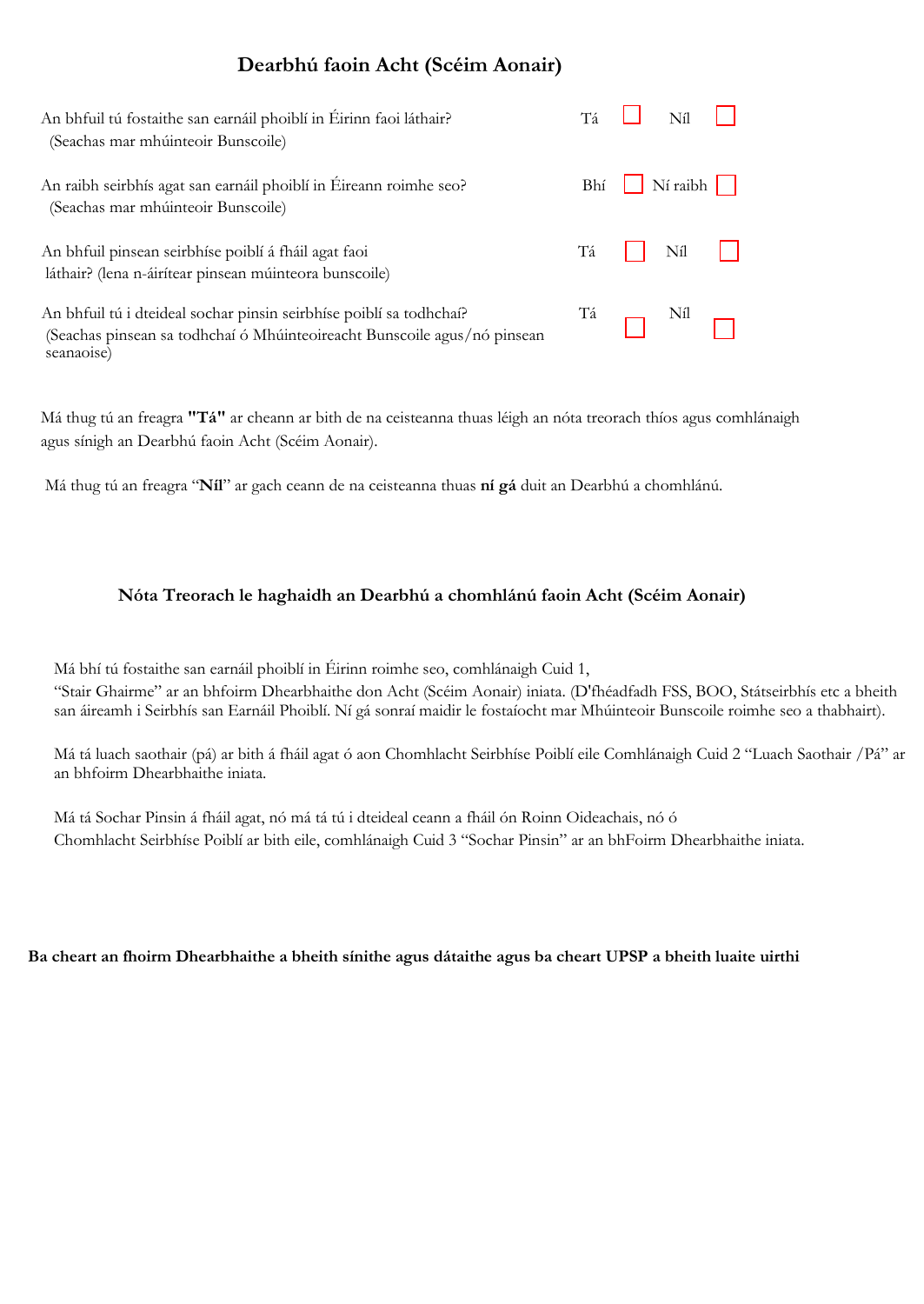# **Dearbhú faoin Acht (Scéim Aonair) <sup>4</sup>**

## **(Le comhlánú ag daoine atá ag glacadh le ceapachán sa tseirbhís phoiblí) Léigh an Nóta Treorach faoi iamh chun cabhrú leat an Dearbhú seo a chomhlánú**

**Ba cheart aon cheisteanna maidir leis an Dearbhú seo a chur ar Aonad na bPinsean ag [pensions@education.gov.ie](mailto:pensions@education.gov.ie)**

**Rabhadh***: Mura bhfaighimid an fhoirm seo, agus í comhlánaithe go hiomlán agus go cruinn, beidh moill ann ar d'ainm a chur le scéim pinsean agus, dá bhrí sin, d'fhéadfadh go mbeadh ort riaráistí asbhainte pinsin a íoc* 

Ceanglaítear an méid seo le halt 51 *(Dualgas dearbhuithe a dhéanamh, etc.)* den *Acht um Pinsin na Seirbhíse Poiblí (Scéim Aonair agus Forálacha Eile) 2012*: Aon duine

- (*a*) a théann i mbun fostaíochta i gcomhlacht seirbhíse poiblí, agus
- (*b*) a bhfuil—
	- (i) teideal aige nó aici chun aon phinsin chaomhnaithe nó chun aon chnapshuime caomhnaithe nó chun aon sochair scoir eile, nó
	- (ii) sochair scoir faighte aige nó aici nó arna bhfáil aige nó aici,

faoin Scéim nó faoi scéim pinsean seirbhíse poiblí atá ann cheana agus ar comhalta nó ar chomhalta di é nó í, déanfaidh sé nó sí dearbhú sa chéill sin a sholáthar don údarás iomchuí.

**1. STAIR GHAIRME** (Nach bhfuil ag teastáil **ACH** le haghaidh fostaíochtaí Earnála Poiblí in **Éirinn** agus d'fhéadfadh go n-áireofaí leo fostaíocht lasmuigh den earnáil teagaisc/oideachais e.g. FSS, ORB, an Státseirbhís etc.)

| tábla thíos | Ní mór duit cóip dheimhnithe den stair sheirbhíse a chur leis seo d'aon seirbhís a bhfuil breac-chuntas uirthi sa |                        |
|-------------|-------------------------------------------------------------------------------------------------------------------|------------------------|
| Fostóir     | Dátaí Fostaíochta ( $\dot{O} - \dot{Go}$ )                                                                        | Post Inphinsin $(T/N)$ |
|             |                                                                                                                   |                        |
|             |                                                                                                                   |                        |
|             |                                                                                                                   |                        |

**2. Dearbhaím leis seo go bhfuilim nach bhfuilim (cuir tic sa bhosca cuí) ag fáil aon luacha saothair (pá) ó aon chomhlacht eile seirbhíse poiblí faoi láthair.**

### **LUACH SAOTHAIR/PÁ (Comhlánaigh má chuir tú tic le "go bhfuilim" thuas)**

| Cur síos                  |  |
|---------------------------|--|
| Ollphá bliantúil          |  |
| Údarás íocaíochta         |  |
| % den phost lánaimseartha |  |

### **3. Dearbhaím leis seo:**

**a) go bhfuilim ag fáil sochair scoir (cuir tic sa bhosca cuí)**  $\dot{M}$ 

**b) c go bhfuil teidlíocht agam i leith ceann ar bith de na sochair phinsin atá sonraithethuas.** 

#### (a) SOCHAR PINSIN ATÁTHAR AG ÍOC FAOI LÁTHAIR (Comhlánaigh má chuir tú tic le "go bhfuair mé/go bhfuilim ag fáil" **thuas)**

| .<br>, Drochshláinte, Luathscor)<br>Cur sios (Scor, |  |
|-----------------------------------------------------|--|
| ` 10ca10chta                                        |  |

### **(b) TEIDLÍOCHTAÍ SA TODHCHAÍ I LEITH SOCHAIR PHINSIN (Comhlánaigh má chuir tú tic le "go bhfuil" thuas)**

| Cur sios          |
|-------------------|
| Udarás íocaíochta |

| Sínithe:              | Don Oifig Amháin:              |
|-----------------------|--------------------------------|
| Ainm (Bloclitreacha): | Comhalta den Scéim Aonair T/N: |
| Dáta breithe          |                                |
| Uimhir PSP:           |                                |
| Uimh. Phárolla        |                                |
| Dáta:                 |                                |